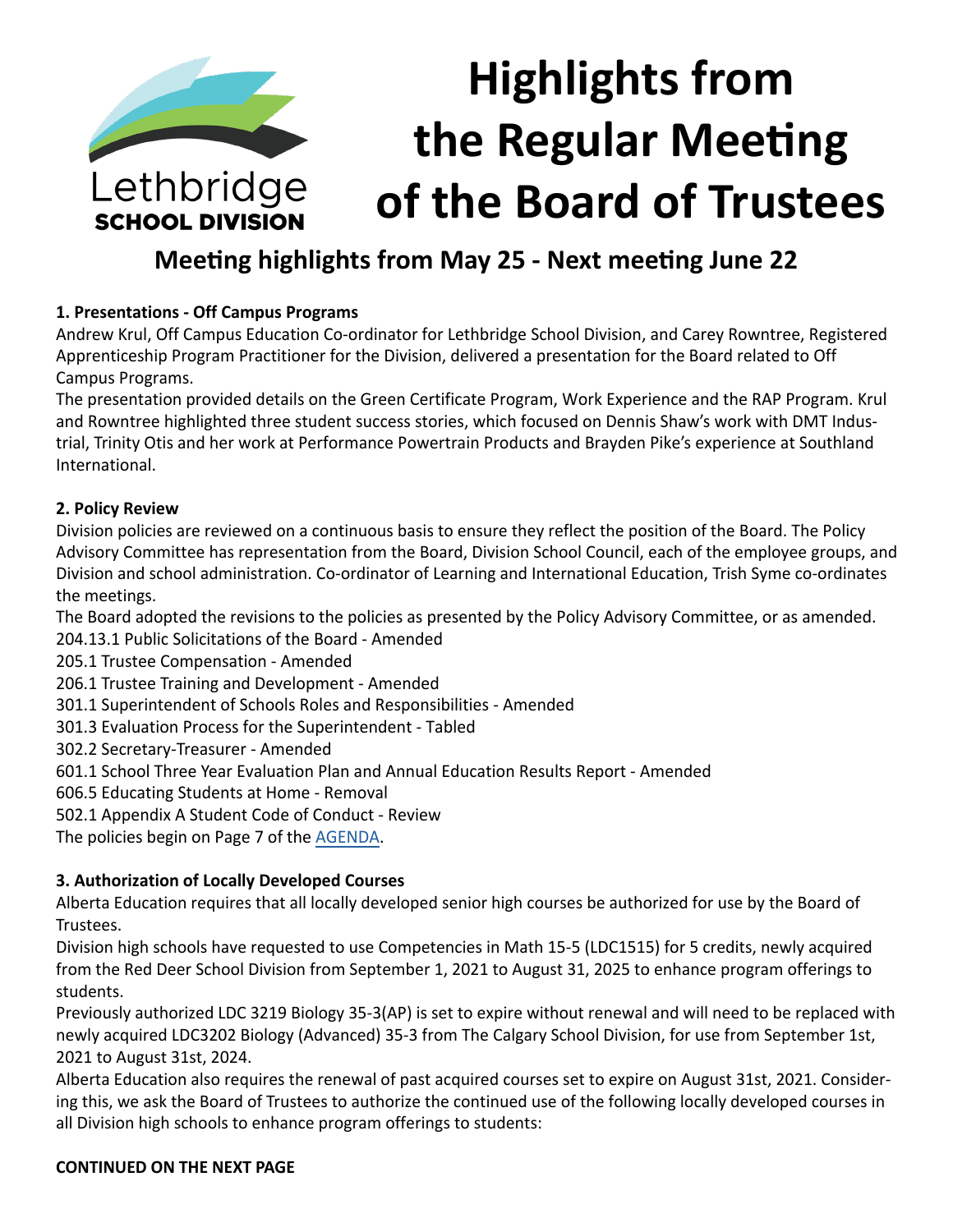#### **3. Authorization of Locally Developed Courses Authorization until August 31, 2024:**

LDC 1299 Dance Performance 15 for 3 and 5 credits

LDC 2299 Dance Performance 25 for 3 and 5 credits

LDC 3299 Dance Performance 35 for 3 and 5 credits

LDC 2468 Directing 25 for 5 credits

LDC 3468 Directing 35 for 5 credits

LDC 1513 ESL Expository English 15 for 5 credits

LDC 2513 ESL Expository English 25 for 5credits

LDC 1350 ESL Intro to Math 15 for 5 credits

LDC 1148 Reading 15 for 3 and 5 credits

LDC 2148 Reading 25 for 3 and 5 credits

## **Authorization until August 31, 2025:**

LDC1149 Academic Achievement through English Language Development 15 for 3 credits LDC2149 Academic Achievement through English Language Development 25 for 3 credits LDC3149 Academic Achievement through English Language Development 35 for 3 credits LDC 3754 Forensic Science Studies 35 for 5 credits LDC 2569 Forensic Studies 25 for 3 credits LDC 3569 Forensic Studies 35 for 3 credits LDC 1431 Instrumental Jazz 15 for 5 credits LDC 2431 Instrumental Jazz 25 for 5 credits LDC 3431 Instrumental Jazz 35 for 5 credits LDC 1509 Leadership, Character and Social Responsibility 15 for 3 and 5 credits LDC 2509 Leadership, Character and Social Responsibility 25 for 3 and 5 credits LDC 3509 Leadership, Character and Social Responsibility 35 for 3 and 5 credits LDC 1979 Musical Theatre 15 for 5 credits LDC 2979 Musical Theatre 25 for 5 credits LDC 3979 Musical Theatre 35 for 5 credits LDC 3152 Theory of Knowledge (IB) 35 for 3 credits LDC 1433 Vocal Jazz 15 for 3 and 5 credits LDC 2433 Vocal Jazz 25 for 3 and 5 credits

LDC 3433 Vocal Jazz 35 for 3 and 5 credits

The Board of Trustees approved the use of LDC1515 Competencies in Math 15-5 for 5 credits newly acquired from the Red Deer School Division from September 1, 2021 to August 31, 2025 to enhance program offerings to students.

The Board of Trustees approved the use of LDC3202 Biology (Advanced) (2020) 35-3 in place of expiring LDC3219 Biology 35-3 (AP) from September 1, 2021 to August 31, 2024 to provide continuance of program offerings to students.

The Board of Trustees approved the continued use of Dance Performance 15, 25, and 35 (LDC1299, LDC2299, LDC3299) for 3 and 5 credits until August 31, 2024 for use in all Division high schools.

The Board of Trustees approved the continued use of Directing 25 and 35 (LDC2468, LDC3468) for 5 credits until August 31, 2024 for use in all Division high schools.

The Board of Trustees approved the continued use of ESL Expository English 15 and 25 (LDC1513, LDC2513) for 5 credits until August 31, 2024 for use in all Division high schools.

The Board of Trustees approved the continued use of ESL Intro to Math 15 (LDC1350) for 5 credits until August 31, 2024 for use in all Division high schools.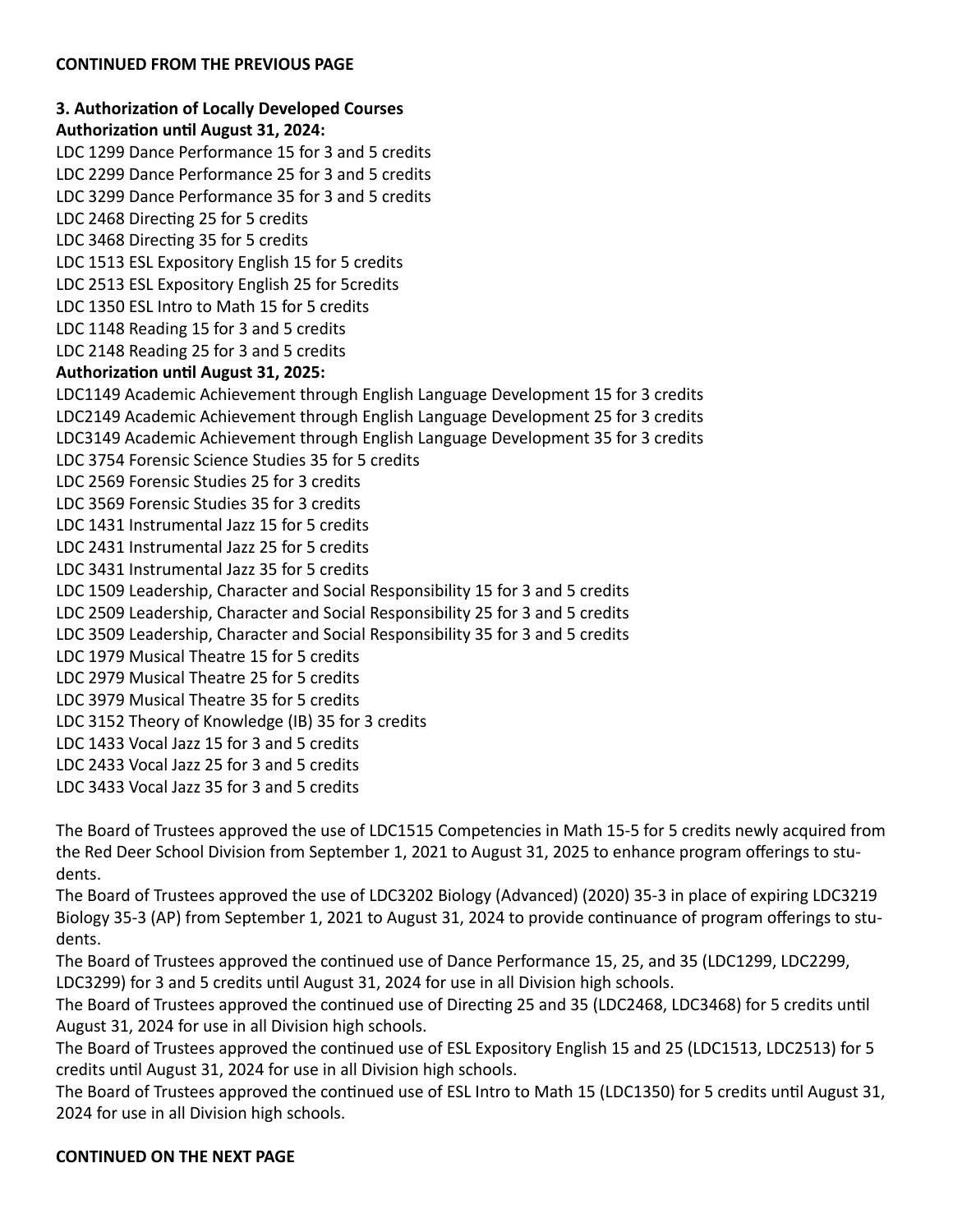## **3. Authorization of Locally Developed Courses**

The Board of Trustees approve the continued use of Reading 15 and 25 (LDC1148, LDC2148) for 3 and 5 credits until August 31, 2024 for use in all Division high schools.

The Board of Trustees approve the continued use of Academic Achievement through English Language Development 15, 25, and 35 (LDC1149, LDC2149, LDC3149) for 3 credits until August 31, 2025 for use in all Division high schools.

The Board of Trustees approve the continued use of Forensic Science Studies 35 (LDC3754) for 5 credits until August 31, 2025 for use in all Division high schools.

The Board of Trustees approve the continued use of Forensic Studies 25 and 35 (LDC2569, LDC3569) for 3 credits until August 31, 2025 for use in all Division high schools.

The Board of Trustees approve the continued use of Instrumental Jazz 15, 25, and 35 (LDC1431, LDC2431, LDC3431) for 3 and 5 credits until August 31, 2025 for use in all Division high schools.

The Board of Trustees approve the continued use of Leadership, Character and Social Responsibility 15, 25, and 35 (LDC1509, LDC2509, LDC3509) for 3 and 5 credits until August 31, 2025 for use in all Division high schools.

The Board of Trustees approve the continued use of Musical Theatre 15, 25, and 35 (LDC1979, LDC2979,

LDC3979) for 5 credits until August 31, 2025 for use in all Division high schools.

The Board of Trustees approve the continued use of Theory of Knowledge 35 (LDC 3152) for 3 credits until August 31, 2025 for use in all Division high schools.

The Board of Trustees approve the continued use of Vocal Jazz 15, 25, and 35 (LDC1433, LDC2433, LDC3433) for 5 credits until August 31, 2025 for use in all Division high schools.

## **4. Assurance Plan Approval**

The provincial Assurance Framework requires school jurisdictions to develop and submit a Three-Year Assurance Plan by May 30 annually. This is the first year of the Assurance Plan model for Lethbridge School Division. Prior to this year, the Division developed a combined Three-Year Education Plan and Results Report for submission to the province November 30 annually. The Assurance Plan will be shared with the Board of Trustees and made available on the Division website.

The Board approved the Assurance Plan, as presented.

## **5. Public Forum**

Rebecca Ash spoke to the Board on the topic of final assessments for students in Grade 9 to Grade 12, and the Division's decision to adjust final assessments to 15 per cent. More information can be found here: [ASSESSMENTS](https://www.lethsd.ab.ca/our-district/news/post/final-assessments-at-the-high-school-level-for-semester-two).

Ash said she appreciated the time and effort that went into the Division's decision, but added there was not enough parent input. She added she researched what other school divisions had decided upon for final assessments, and found the majority have not final examinations in place or have enacted a no-harm assessment in their final exams. As Lethbridge School Division students compete for post-secondary spots, Ash said the Division should not be making it harder for students to secure post-secondary spots. Ash added a 15-per-cent final will do little to prepare students for post-secondary school, and may prevent some students from attending.

She suggested the Division change its assessment plan for high school students to allow students to improve their mark with a final exam, while also enacting a no-harm clause to ensure their mark can't drop due to a final.

Allison Pike spoke about the Division's Work Experience, and what she called her son's fabulous experience with the program. She praised the supportive work placement her son has received and the job relationships he has gained, and noted the positive changes in her son since his involvement in the program began. Pike added what the Division does to provide the Work Experience Program opportunity to students is phenomenal.

The Public Forum can be watched here, starting at the 1 hour and 31 minutes mark of the Board meeting video: [BOARD MEETING.](https://www.youtube.com/watch?v=3Dbk7mRawpw)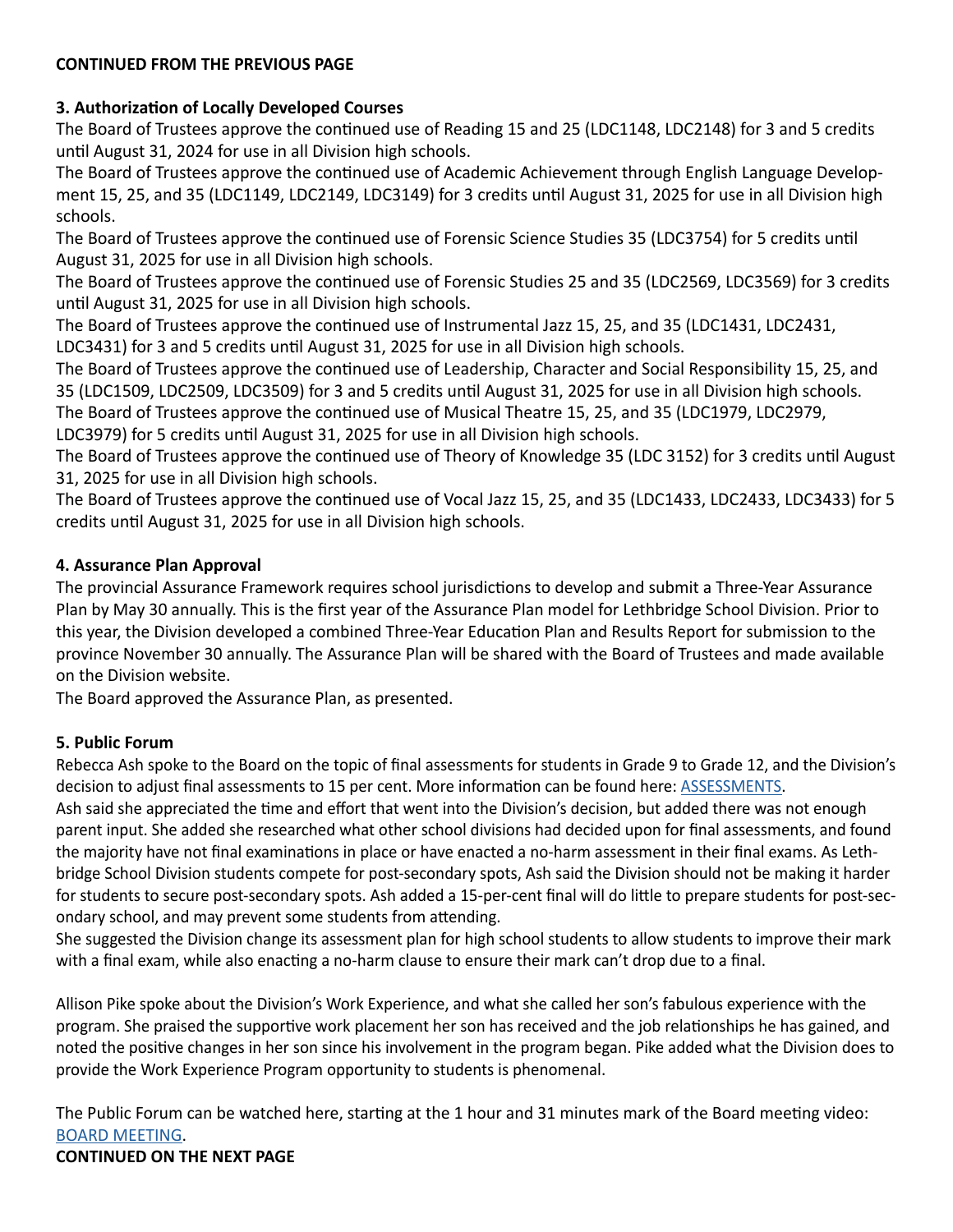#### **6. Natural Gas Contract**

Lethbridge School Division currently has an open market floating natural gas supply contract with Access Gas until December 2021. Current load rates are approximately \$3/GJ on average for the School Division.

Lethbridge School Division engaged the services of Energy Associates International (EAI) last year to support management of the Division's energy portfolio. Part of this process is monitoring future pricing on electricity and natural gas.

EAI has been monitoring the Natural Gas Market and has advised that rates are increasing.

There is a rise in the Natural Gas Market from record lows in 2019 for the following reasons:

1. Change in storage protocol during maintenance periods – suppliers are no longer forced to dump gas into the market in the middle of summer when there is minimal demand

2. Credit premiums/impact on trading due to persistent COVID-19 pandemic

3. Expectation of market normalization in 2021 with higher oil prices, the return of industrial demand and new gas pipelines being built out of Western Canada

An RFP for Natural Gas providers was issued by EAI and four vendors were prequalified to provide Natural Gas services. These vendors were Direct Energy, Access Gas, Enmax Energy, and TransAlta.

It is recommended, given current trends in Natural Gas, to contract for a three-year period January 2022 until December 2024 based on favourable indicative pricing received. Associate Superintendent, Christine Lee, shared indicative pricing and contract details received as of May 24, 2021 with the Board of Trustees at the Board Meeting.

Should the board approve the Associate Superintendent of Business and Operations to enter a three-year contract for Natural Gas supply, firm and final pricing will be received on May 26 and best option signed before noon to engage in the contract. As Natural Gas is a commodity, pricing is held for very short period of time.

The Board approved the Associate Superintendent, Business and Operations to enter a Natural Gas supply contract for the period January 2022 to December 2024 with the supplier that provides the best final pricing.

## **7. École Nicholas Sheran Name Change**

As a result of the boundary changes, École Nicholas Sheran will no longer be a French Immersion School. As a result, a request to change the school name to Nicholas Sheran Elementary School was made.

The Board accepted the school name change to Nicholas Sheran Elementary School and will notify Alberta Education of the change effective the 2021-2022 school year.

## **8. Associate Superintendent Reports**

Christine Lee, Associate Superintendent, Business Affairs; Mike Nightingale, Associate Superintendent, Human Resources and Morag Asquith, Associate Superintendent, Instructional Services, delivered their respective reports for the Board. To read the reports in full, see Page 34 of the [AGENDA](https://www.lethsd.ab.ca/download/347096).

## **9. Board Priorities**

The Division Office Leadership Team is committed to keeping the Board informed regarding progress in Board priority areas. An update on progress is provided in the form of a report each month.

The Board received the report as information.

The report can be found on Page 54 of the [AGENDA.](https://www.lethsd.ab.ca/download/347096)

## **10. Acknowledgements of Excellence**

The Board has a long-standing practice of acknowledging the efforts of students and staff whose commitment to excellence has resulted in outstanding achievement. Details of accomplishments of note are provided as information. Congratulations to the following

Division staff and students:

Senator Joyce Fairbairn student Kay Spencer earned a cash award as part of the Ted Rogers Innovation Awards program, an initiative of Youth Science Canada.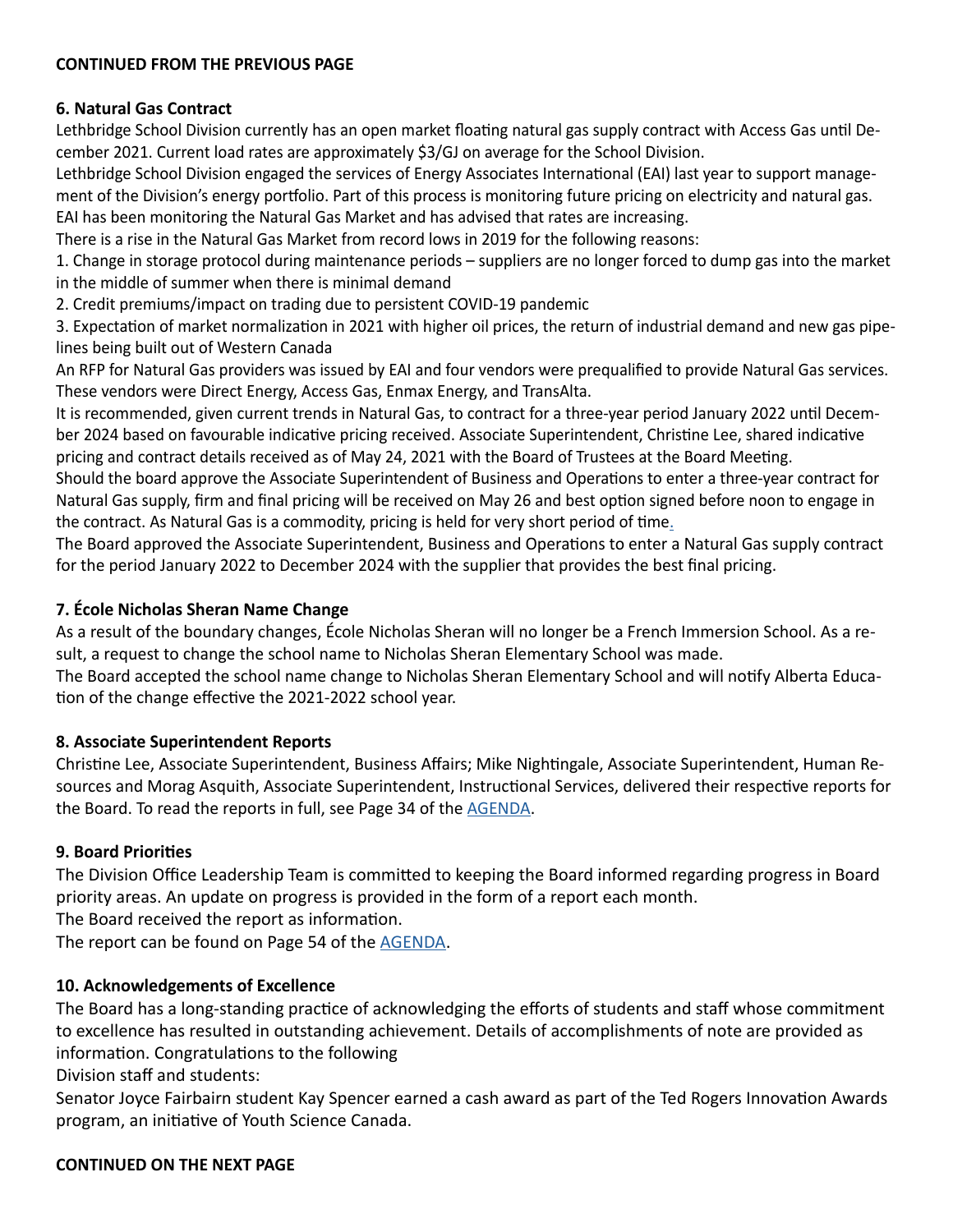## **10. Acknowledgements of Excellence**

## **Lakeview Elementary School:**

We began our year at Lakeview by looking for opportunities to build connections with our students and families after the abrupt end to in- school programming last spring. We established routines for morning announcements on Teams focused on self regulation strategies, mindful moments and humour. We used these opportunities to embed foundational ways of knowing into, and across our curriculum. We continued to celebrate our school and each other with monthly virtual assemblies where we recognized both students and staff for embodying our Lakeview values. We continued throughout the year looking for ways to keep our students happy, engaged, and playing outside more. Our parent council funded the purchase of a Gaga ball court. We had playground stencils painted and are eagerly awaiting the installation of our outdoor classroom and improved outdoor basketball courts. This year saw Lakeview have its largest group ever join our Running Club and participate with their families. All students will be involved in wrapping this up by having every student be a part taking a lap in an homage to our Annual Super Hero Fun Run. We will also be hosting a "Still Social, but Distant" outdoor play day featuring outdoor physical, and academic learning as well as Traditional Indigenous Games.

In the area of Fine Arts our music teacher worked hard to teach music on a cart in each classroom. Because of her creative work we held a virtual winter concert, and had students participate in a drumming contest where they created their own beats and choreographed a song.

Our students were recently participating in Education week activities featuring an Inside/Out art gallery, a Chalk your Walk activity showcasing support for mental health and we will be having a Bulletin Board exchange between grade levels.

Our staff had never lost focus on encouraging all students to be well rounded and academically successful. We celebrate several students who were recognized during the recent Southern Alberta Science Fair:

- Arven Narra Grade 5/Gold Award and Best Elementary Project Project: Aerodynamics
- Abhigyan Nagaruru Best Experimental Design award Project: Buzz with Orbeez
- Dave Virk Best Orator Award Project: The Best Paper Aeroplan Ever

We thank Division 51 for their unwavering support through this year, and also to our School Council for providing us with treats and lunches to keep us going. We are proud of all of our Lakeview family!

#### **Immanuel Christian Secondary School:**

As has been the experience for schools across the province, the year at Immanuel Christian Secondary School has been characterized by change, adaptation and support. Much has been asked of staff, students and our parent community who have all responded with grace, grit and resiliency.

The gathering of our school community for chapel and worship is a key practice at ICSS that we needed to adjust for this year. We moved to a virtual chapel format which included a taped message from pastors or speakers in our community along with worship music included. Our school theme this year was "Unity in Christ" and focused on themes of what binds us together as community, our actions and affections, and promotion of justice and equity. Our staff began to reflect on and refine their personal and professional "Deep Hopes" as a means to guide teaching practice and relationship building.

Our students were still able to engage in creative forms of expression and learning in their core and elective/exploratory courses. Movement towards project-based learning came to the forefront and allowed students to explore 3D printing, robotics, podcasting, woodworking, culinary arts and 3D art design. Outdoor play also became a much-needed emphasis where students were able to then focus and learn in the classroom. Band classes were shifted to general music classes where bucket drumming and guitars were explored by our middle school students.

In November, grade seven students had a great day of exploratory learning through the Skills Alberta Exploration days where they designed a prototype and then constructed it using materials and skills from a variety of skilled trades. The creativity and resourcefulness was neat to witness. Two of our high school students competed in the Regional Skills Canada competition for Carpentry. Congrats to Josh Bosma for winning the silver medal and to Arie Haar for winning the bronze medal.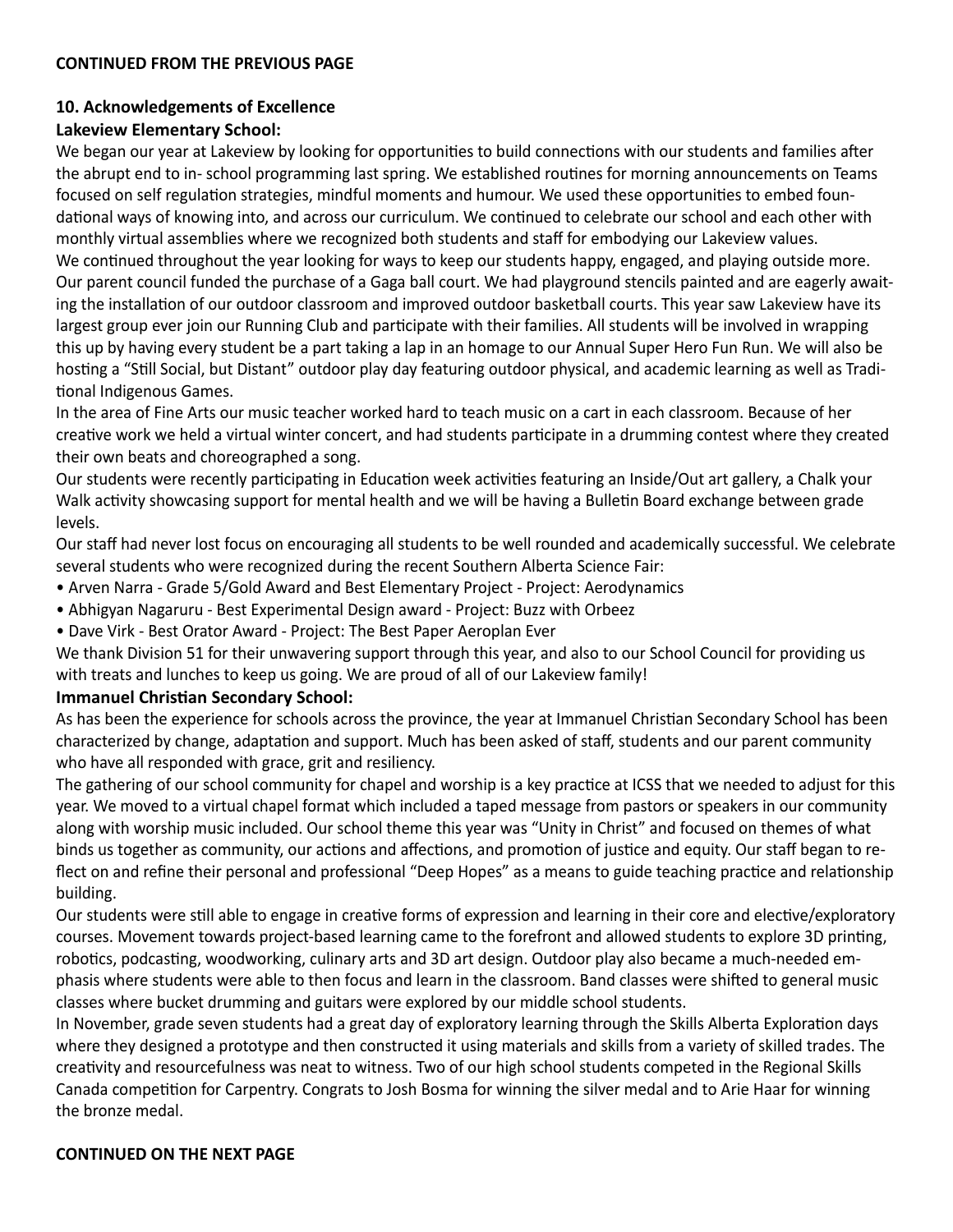## **10. Acknowledgements of Excellence**

## **Immanuel Christian Secondary School:**

Middle school house activities and high school dress-up days were outlets of fun for our students and provided some much need normalcy to the school year. Our supportive parent community continued to stand behind us and we look forward to a positive finish to the school year where we look forward to a Grade 12 drive-in graduation ceremony to acknowledge our graduates' hard work and determination in their time at Immanuel Christian Secondary.

#### **Mike Mountain Horse Elementary School:**

It has been an eventful year at Mike Mountain Horse as we continue to focus on high quality teaching and learning. Supporting a continued focus on project-based learning, teachers in kindergarten to grade four have completed or are in the midst of projects. Grade four completed their board game creation project and are currently working through a numeracy focused Food Truck project while students are online! Grade three successfully completed their building focused project, Looking at Lethbridge, where students determine a need in the city and then plan, draw blueprints and build models of their designs. Grades two are in the early stages of their Bug PBL, while grade one is getting ready to kick off their Birds PBL.

Finally, Kindergarten has introduced a new project focused on names and family while students access learning from home. We have had Melanie Morrow join us via Teams, offering mini lessons on the four plants that are sacred to the Blackfoot people. We purchased four Addition and Subtraction Fact Fluency kits prior to board approval of supplying these kits to the division and have had teachers engaged in the pilot and feedback of the Fact Fluency Kit for multiplication and division.

Mike Mountain Horse has traditionally held monthly Spirit Assemblies based on the Seven Sacred Teachings, where students who demonstrate the qualities of Love, Respect, Courage Honesty, Humility, Wisdom and Truth are acknowledged. This year, these assemblies take place on Teams and have been hosted by students in a variety of grade levels and always feature a visit from our school mascot Spirit the Horse. The importance of offering students opportunities to participate in traditional activities has been at the forefront of planning. With this in mind, we were able to offer a digital Remembrance Day Assembly, Christmas concert and online Christmas caroling. We have also held a number of fun theme days such as crazy hair day, pajama day, book character day, and an upcoming beach day!

Our very active school council has embraced the digital world moving all meeting online. We have worked closely with the council to meet all safety protocols and have continued to offer our hot lunch program. The school council Society has run three new, amazing fundraising events (Mixing spoon, Donut Day and Cookie Dough) while still supporting staff and students with appreciation gifts, resiliency gifts, and creating a Family Fun Outdoor Challenge.

## **11. Donations and Support**

Lethbridge School Division is fortunate to be in a community that strongly supports programs and services for students. The Division is appreciative of the difference the support makes to the lives of children. These partnerships and support further the efforts of helping children come to school ready to learn, providing opportunities for engagement, and facilitating student growth and well-being. Listed below and attached are the donations and support received by the Division.

• Vishal Sukhadiya, Pharmacist/Owner of The Medicine Shoppe is providing scholarships to eight high school students in the areas of Best Leadership skills (\$625) and Top Grades (\$625) for a total of \$5,000.

• The Evangelical Free Church made a generous donation of 40 Chromebooks to be distributed to students in need of technology devices for access to learning at home. The Chromebooks were presented to the receiving schools on May 18. The following schools received the Chromebooks for distribution:

- WCHS 10 Chromebooks
- Wilson 10 Chromebooks
- GS Lakie 5 Chromebooks
- Paterson 5 Chromebooks
- Galbraith 5 Chromebooks
- Fleetwood 5 Chromebooks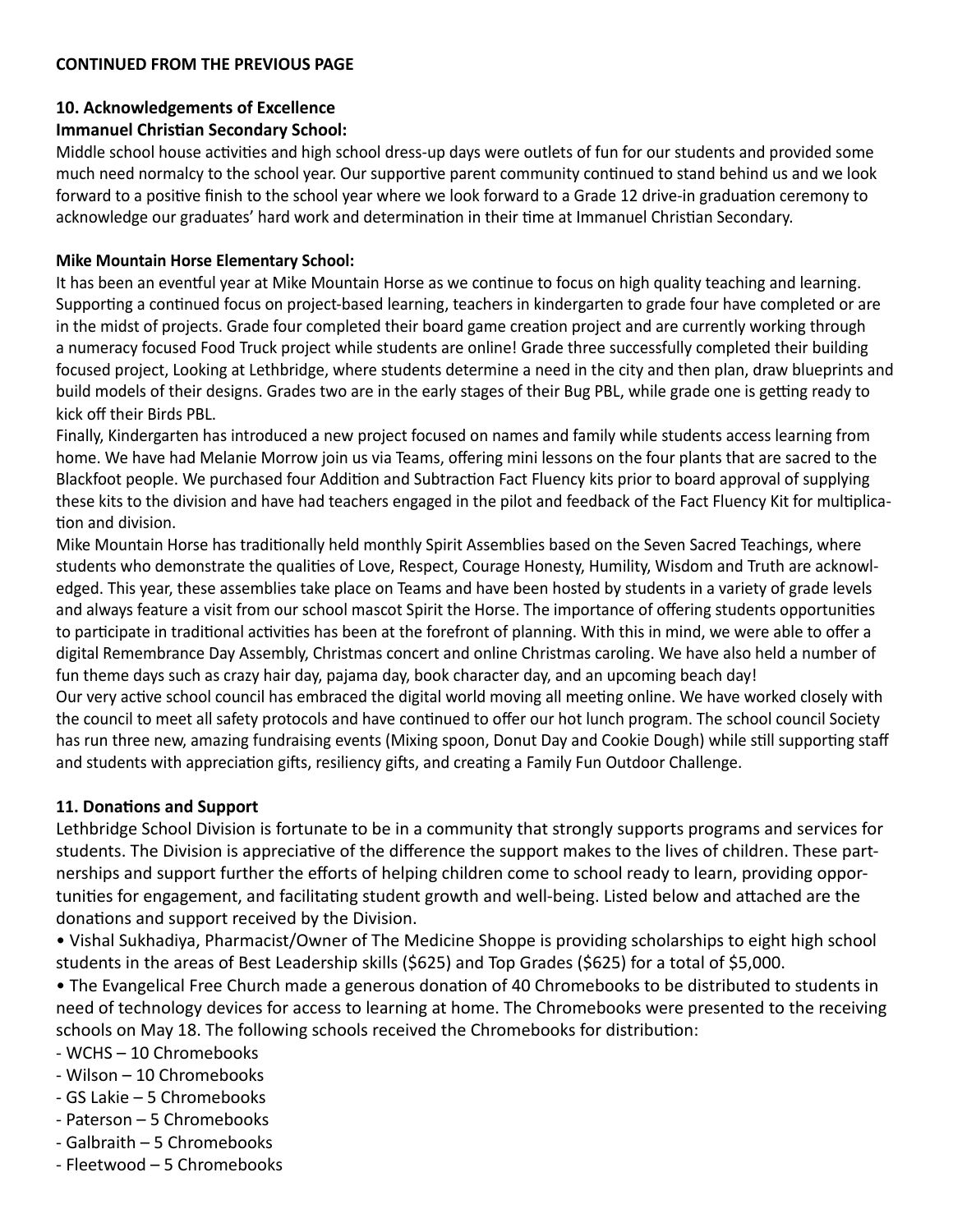## **12. School Graduation/Yearend Celebrations**

Given the pandemic and subsequent Alberta Health Services guidelines for protecting the health and safety of all public members, regular graduation ceremonies for high schools are not possible for the second consecutive year. The staff and administration of the high schools have been incredibly innovative in their development of different graduation ceremonies that adhere to the guidelines of Alberta Health Services. The activities that are being put in place have not been finalized given the potential change in guidelines that may occur the last week of May. Trustees will be provided with the final plans of the high schools once they are in place. It is the goal of the high schools to honour the graduates and provide opportunity for celebratory closure to a milestone in the lives of these young men and women. The Board received the report as information.

## **13. Board Reports**

Reports were delivered for Policy Advisory Committee, Poverty Intervention Committee, ATA Local Council, Board Budget Committee and ASBA General Meeting. The reports begin on Page 68 of the [AGENDA.](https://www.lethsd.ab.ca/download/347096)

## **14. Correspondence Sent - Minister of Education**

Lethbridge School Division sent a letter to the Minister of Education to convey the Division's appreciation for the announcement on May 3 providing school staff access to COVID-19 vaccination.

## **15. Correspondence Received - City of Lethbridge Land Development**

Lethbridge School Division received a letter from the City of Lethbridge's Land Development Manager with information pertaining to the city's Watermark Community Outline Plan and the options created to send in feedback.

## **BUDGET MEETING - 2021‐2022 Preliminary Operating Budget - May 25, 1 p.m.**

## **1. Opening Comments**

Trustees were permitted five minutes to make general comments on the budget or to identify particular issues that they wished to highlight. Trustees comments on the budget can be found at the 1 minute and 35 seconds mark of the 2021-2022 Preliminary Operating Budget meeting video here: [BUDGET MEETING.](https://www.youtube.com/watch?v=6B6hUy0hxhA&t=4s)

## **2. Review of Belief Statements**

Board Chair Christine Light reviewed the Board's Budget Belief Statements.

## **3. Revenues and Allocations**

Debate in this section focused on revenues and allocations, including projected operating revenues, fees, inter‐ fund transfers, etc. Total revenues and the allocation to each block will be finalized.

The use of one‐time operating reserves is subject to Ministerial Approval for the 2021‐2022 school year; therefore, the budget may need to be subsequently adjusted if the use of reserves, as outlined in the 2021‐2022 budget, does not receive Ministerial Approval.

## **Fees**

Fee information was attached to the agenda, including fee overview, the summary of significant changes, and the 2021‐2022 detailed proposed school fee listing.

The Board approved the 2021‐2022 School Fee Schedule as presented.

## **Overall Revenues and Allocations**

The Board approved the Revenues and use of one‐time Reserves for the 2021‐2022 Budget, as per pages 30‐33, as presented.

## **4. Expenditures and Transfers**

Overall expenditures and transfers for the Division are outlined as per pages 34‐35 of the 2021‐2022 Budget.